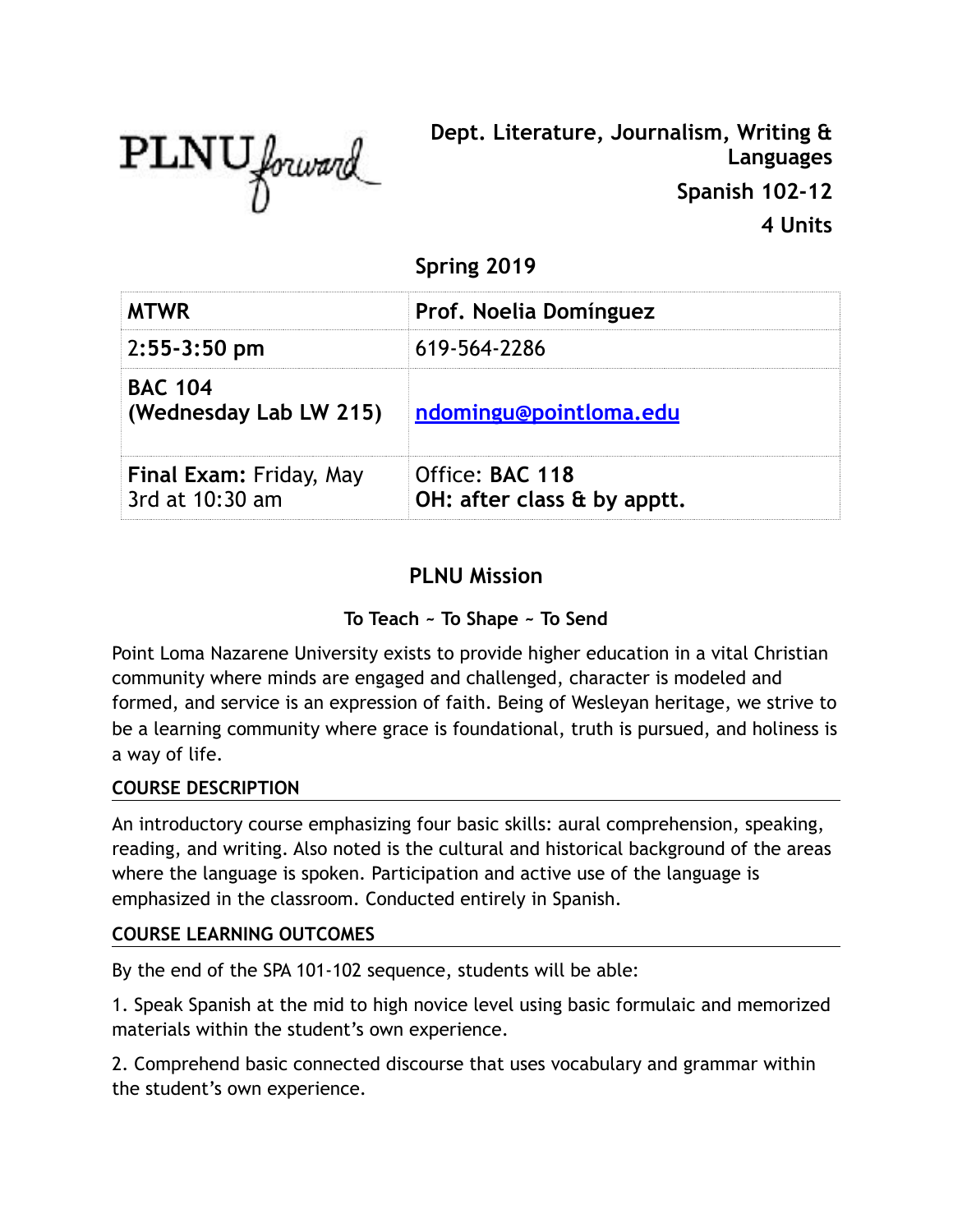3. Write discrete sentences as well as simple connected paragraphs using memorized vocabulary and grammar structures.

4. Read cultural readings that employ familiar vocabulary and cognates as well as learned grammatical structures.

5. Demonstrate comprehension of basic cultural mores and patterns of living of the target culture(s) studied.

### **COURSE SCHEDULE AND ASSIGNMENTS**

**Participation:** Students are expected to actively speak in Spanish at all times; therefore, they will receive an individual grade based on the quality and quantity of their participation in Spanish (for individual, as well as small group activities in class). In order to earn participation points, students must be present in class; therefore, attendance and participation are inextricably linked. However, merely attending class does not guarantee a certain amount of participation points. Participation points cannot be made up; it is to your best interest to attend class every day. Since the ultimate goal of this class is to help students communicate in the foreign language, actual communication in the classroom will be emphasized.

Participation will be evaluated according to the following criteria:

**A** participates every single time is requested (in Spanish) in oral activities with enthusiasm and a positive attitude; always volunteers answers to activities that are reviewed in class; frequently asks questions that reflect preparation of material; cooperates in small groups and works actively to keep the group on task; makes a concerted effort to maintain conversation in Spanish.

**B** frequently participates (in Spanish) in oral activities with enthusiasm and a positive attitude; almost always volunteers answers to activities that are reviewed in class; occasionally asks questions that reflect preparation of material; makes constructive contributions in small group work and assists in keeping the group on task; almost always speaks in Spanish.

**C** sometimes participates (in Spanish) in oral activities with enthusiasm; sometimes volunteers answers to activities that are reviewed in class, reflecting inadequate at-home preparation; infrequently asks questions which reflect preparation of material; is often unfocused or does not contribute in small group work; attempts to speak in Spanish, but is limited by vocabulary and/or grammar and English.

**D/F** late or missed class; lack of at-home preparation makes it difficult for student to participate in oral activities; rarely volunteers answers to activities that are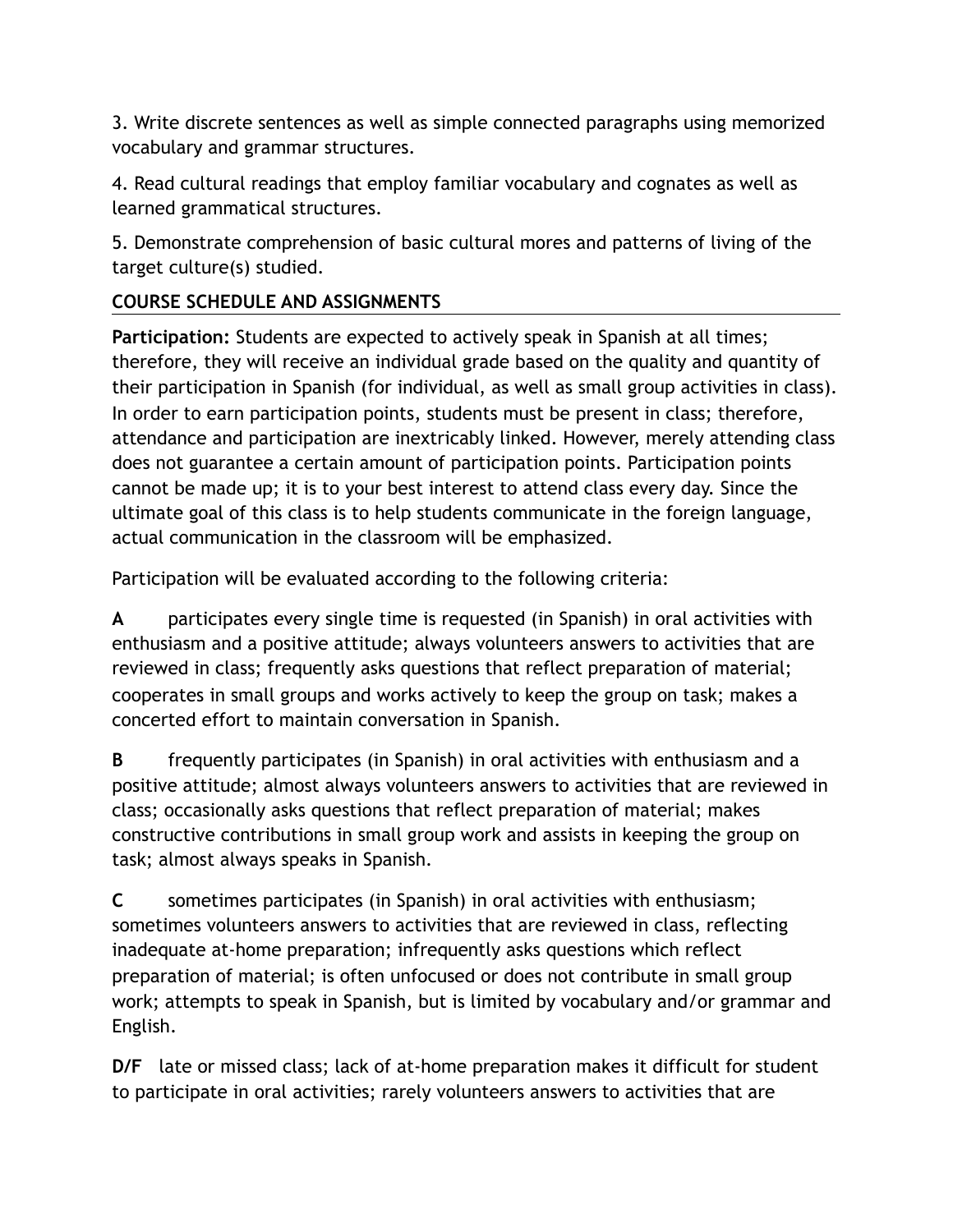reviewed in class; does not ask questions which reflect prior review of material; lapses into English frequently and does not stay focused on tasks in small groups.

Important information regarding attendance:

Course attendance policy:

Students are expected to be present when class begins and remain the entire class time. Students' participation grade will be affected every time they miss a class. Each unexcused absence after the second will also reduce student's final grade by 1 point. If a student misses a class, it is his/her responsibility to find out what was discussed in class and what homework was assigned even in the case her/his absence is excusable. If the student is absent from more than 10 percent of class meetings, the faculty member can file a written report which may result in de-enrollment. If the absences exceed 20 percent, the student may be de-enrolled without notice until the university drop date or, after that date, receive the appropriate grade for their work and participation. See Academic Policies in the Undergraduate Academic Catalog.

What constitutes an excusable absence:

Excusable absences include: medical emergencies, illnesses, subpoenas, jury duty, military service, religious holidays, and participation in university sponsored events. Students must provide an official letter or note with contact information from the agency, organization, or institution involved. Work, family vacations, planned trips or social events are not acceptable excuses.

How tardiness affects student grades:

Arriving late to class or leaving early disrupts the class and negatively impacts the learning experience. The student's participation grade will be lowered for tardiness. Each two days late will count as one absence. Students who arrive late to an exam will only be given the remaining exam time to complete the exam. No oral sections will be repeated due to tardiness. If the tardiness is the result of an excusable situation the student must see his/her instructor immediately after the exam.

**Homework & Study Time:** Students will have daily homework. These will include online activities as well as any other activities assigned by the instructor. Doing the homework without studying first is NOT the way to succeed in this course. Students are strongly encouraged to study grammar rules and vocabulary before doing the online homework. For every hour of in-class instruction, it is reasonable to expect to spend approximately 2 hours of self-guided studying and memorization outside the classroom. Please, plan your schedule accordingly.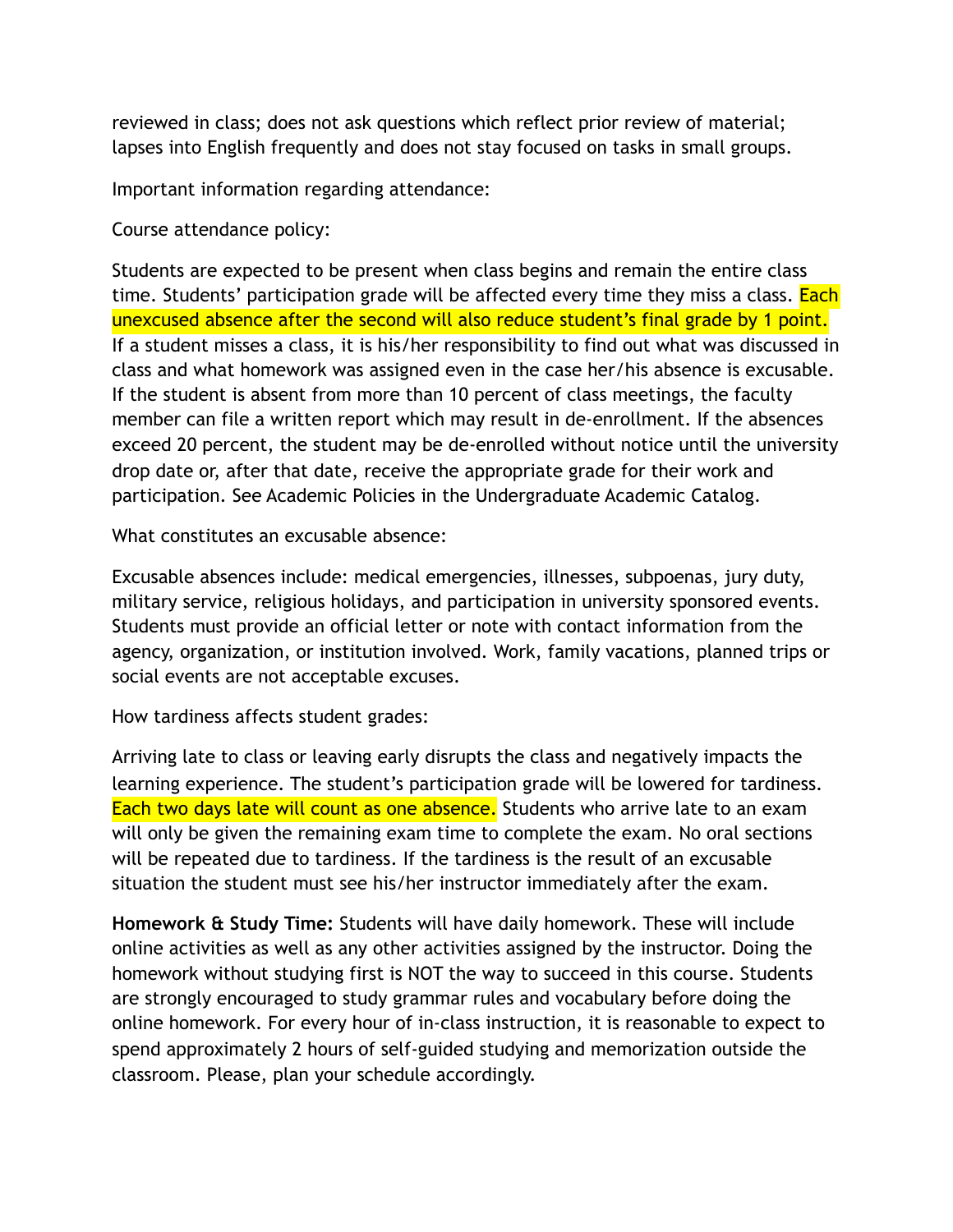**Chapter Exams:** The cumulative chapter exams will assess listening-comprehension, vocabulary, grammar, writing and reading. Students are encouraged to: a) plan each answers before start writing. Exams written with erasable pens or pencils will not be collected; b) review the spelling before turn in the exam. Partial grade will not be granted. Exam grades will not be curved. *The lowest test grade will be dropped in the final calculation of the course grade.* 

**Oral Exams:** Two individual oral exams will be administered by your instructor during the semester; the instructor will provide with additional information regarding the date, format, procedure and evaluation criteria in advance. Students will have a designated time to practice during class time. Tardiness will negatively affect the grade.

**Final Exam:** A cumulative final exam will be administered on Friday, May 3rd at 10:30 am. It will assess listening-comprehension, vocabulary, grammar, writing and reading of ALL materials covered during Spa 101-102. No requests for early examinations or alternative days will be approved.

**Cultural Credit:** Spanish is much more than a fifty-five-minute class four days a week. PLNU students will have many other opportunities to speak Spanish and/or to learn more about Hispanic cultures. For this class students will be required to participate in at least 2 cultural activities such as "Día de los Muertos" cultural events, museum exhibitions, film festivals, performances and shows, Ministry with Mexico weekend or day trips, or other activities put on by the community for the community. All activities must include proof of attendance (photographs, tickets, brochures, etc) and a description of what student has learnt written in Spanish. To get full credit students will need to print, staple and turn these reports in during class time. Reports sent via email or after deadline will receive 0 points.

**Talk Abroad:** Students will have the chance to practice their language skills with a native speaker abroad throughout the online program TalkAbroad. Students will need to create an account, pay for the two sessions and schedule the meeting at least two weeks in advance. Students are strongly encourage to plan ahead to meet deadlines. The instructor will inform the class about the topic and format of this activity.

#### **REQUIRED TEXTS AND RECOMMENDED STUDY RESOURCES**

- *PORTALES* Code (6 months). \*It is optional to get the loose-leaf edition if you prefer having a hard copy. Complete packaged course materials are available only at the Point Loma campus bookstore and online via Point Loma's custom VHL store site. For [the best price and free shipping, go to: https://vistahigherlearning.com/school/](https://vistahigherlearning.com/school/pointloma/portales-008.html?pgi=a3W4A000000JNiyUAG) [pointloma/portales-008.html?pgi=a3W4A000000JNiyUAG](https://vistahigherlearning.com/school/pointloma/portales-008.html?pgi=a3W4A000000JNiyUAG) (aprox. \$200)
- Dictionary <http://www.wordreference.com/>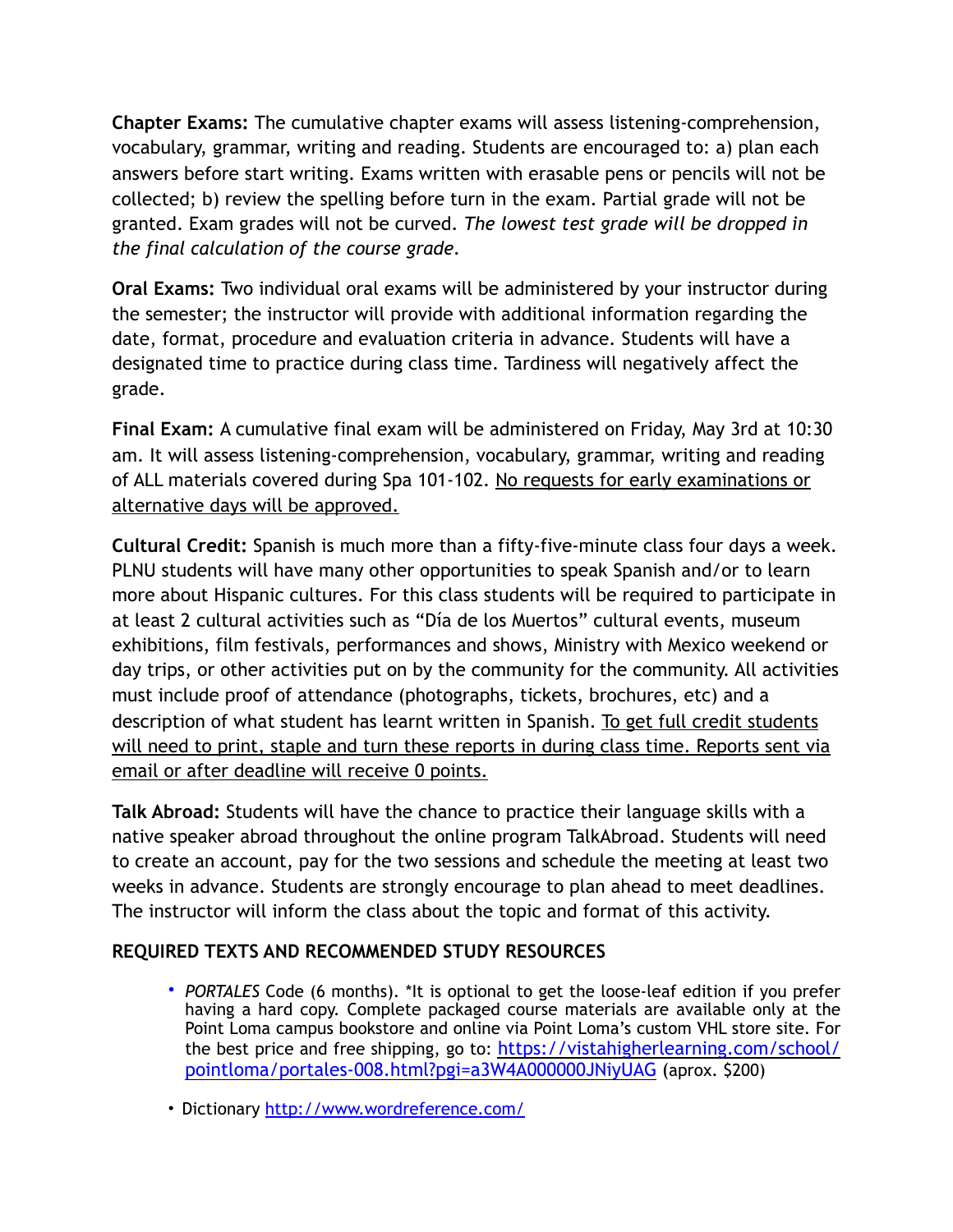- Laptop for in-class online homework and group activities
- Talk Abroad sessions (aprox. \$40)

#### **ASSESSMENT AND GRADING**

| 40% | Chapter Exams (6)                | Grade scale                 |                         |
|-----|----------------------------------|-----------------------------|-------------------------|
| 20% | <b>Final Exam</b>                | $A = 93 - 100$              | $C = 73 - 76$           |
| 10% | Oral Exams (2)                   | $A = 92 - 90$               | $C = 70 - 72$           |
| 10% | Online Homework (6)              | $B+=87-89$<br>$B = 83 - 86$ | $D+=67-69$<br>$D=63-66$ |
| 10% | Individual Participation & Group | $B = 80 - 82$               | $D = 60 - 62$           |
|     | Work $(6)$                       | $C+=77-79$                  | $F = 0.59$              |
| 5%  | Cultural Activities (2)          |                             |                         |
| 5%  | Talk Abroad (2)                  |                             |                         |
|     |                                  |                             |                         |

#### **INCOMPLETES AND LATE ASSIGNMENTS**

The instructor reserves the right to modify assignments deadlines and syllabus content to meet course needs. It is the student's responsibility to keep informed of current due dates of all assignments posted on Canvas and VHLCentral. NO MAKE UPS on any assignments will be granted. There will not be chances to get extra credits at the end of the semester. Incompletes will only be assigned in extremely unusual circumstances.

#### **PLNU COPYRIGHT POLICY**

Point Loma Nazarene University, as a non-profit educational institution, is entitled by law to use materials protected by the US Copyright Act for classroom education. Any use of those materials outside the class may violate the law.

#### **PLNU ACADEMIC HONESTY POLICY**

Students should demonstrate academic honesty by doing original work and by giving appropriate credit to the ideas of others. Academic dishonesty is the act of presenting information, ideas, and/or concepts as one's own when in reality they are the results of another person's creativity and effort. A faculty member who believes a situation involving academic dishonesty has been detected may assign a failing grade for that assignment or examination, or, depending on the seriousness of the offense, for the course. Faculty should follow and students may appeal using the procedure in the university Catalog. See **Academic Policies** for definitions of kinds of academic dishonesty and for further policy information.